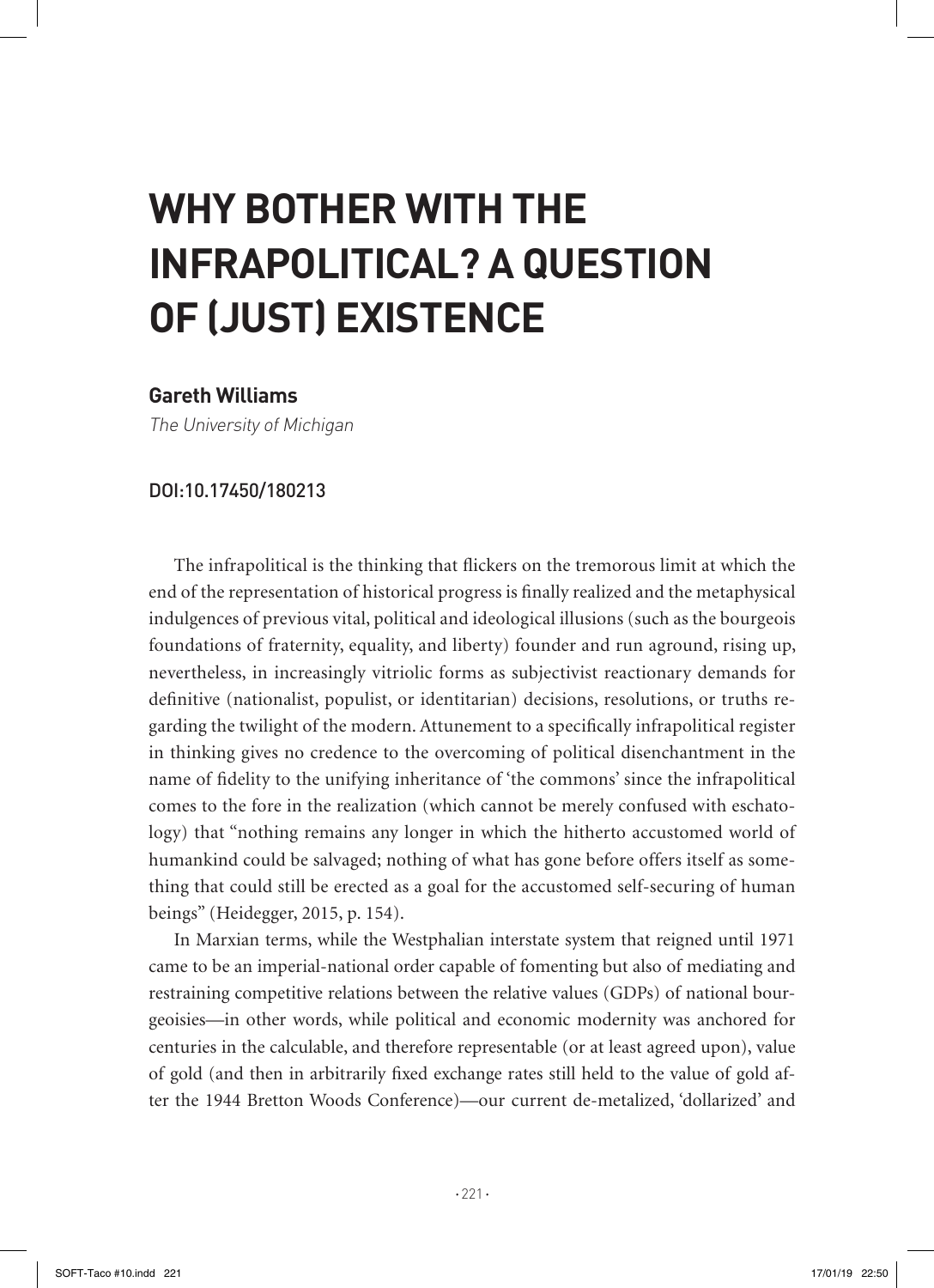fully unrestrained quest for surplus value on a planetary scale has unleashed the violent demise of an economic and political architectonic grounded in geographical and economic commensurability, thereby producing an ever-changing and de-territorializing shift in, and never ending conflict between, different manifestations and perceptions of the very idea of value (relative and therefore absolute).<sup>1</sup> Contemporary global capital is predicated on the anchorless, deterritorializing, increasingly rapid circulation of and competition between relative values, and the opening up of ever-new fault lines and border zones for the further extraction of value. These post-national frontiers inaugurate the dismantling of traditional legislative mediations and legal structures (the modern state-form, for example), to such an extent that the *anomie* that has always been internal to *nomos* becomes, in its post-Cold War ascendance, the active and on-going *absenting* of the modern state's ability to mediate between *logos*, constituted power, political space, and modern forms of institutional restraint.

Globalization is the setting in motion of the demise of the modern mediations of relative value. It is their displacement into a monstrous quest, beyond all certainties regarding the value of value itself, for the absolutization of surplus value. Furthermore, it is capital's monstrous quest for surplus value—that is, for the ultimate spoils of self-destruction—that allows Carlo Galli to observe that globalization *is* global war itself. It is the unrestrained world of an absolutely decontained civil war (of *stasis* fully unleashed on a planetary scale) which is nothing more than the on-going perishing, the very form of ending, of modern political space itself without an alternative sovereign order or topographical arrangement in sight, and hence with no enduring location from which to anchor either transgression or transcendence. The post-Westphalian order is the Westphalian order in violent, limitless, *autoimmune* mode, and, as such, it is by definition only ever a matter of perpetuating finitude.

It is clear by now that the contemporary indistinction between war and peace on a global scale marks the active and on-going destruction of Kant's attempted yet impossible approximation to perpetual peace and the inter-state order of restraint. As Heidegger put it, "What is as yet ungraspable, and yet imposing itself and intruding everywhere in the realm of the uncomprehended, is the disappearance of the distinction between war and peace" (Heidegger, 2015, p. 154). It is as a result of the disappearance of this distinction between war and peace—a disappearance that inaugurates the incomplete liquidation of

<sup>1.</sup> By the 1950s and 1960s the U.S. had effectively become the world's bank. In 1971 the Nixon administration officially broke the dollar's link to gold. U.S. debts had become un-payable and rather than honor its obligations in gold, the U.S. government essentially defaulted. See Klein (2018).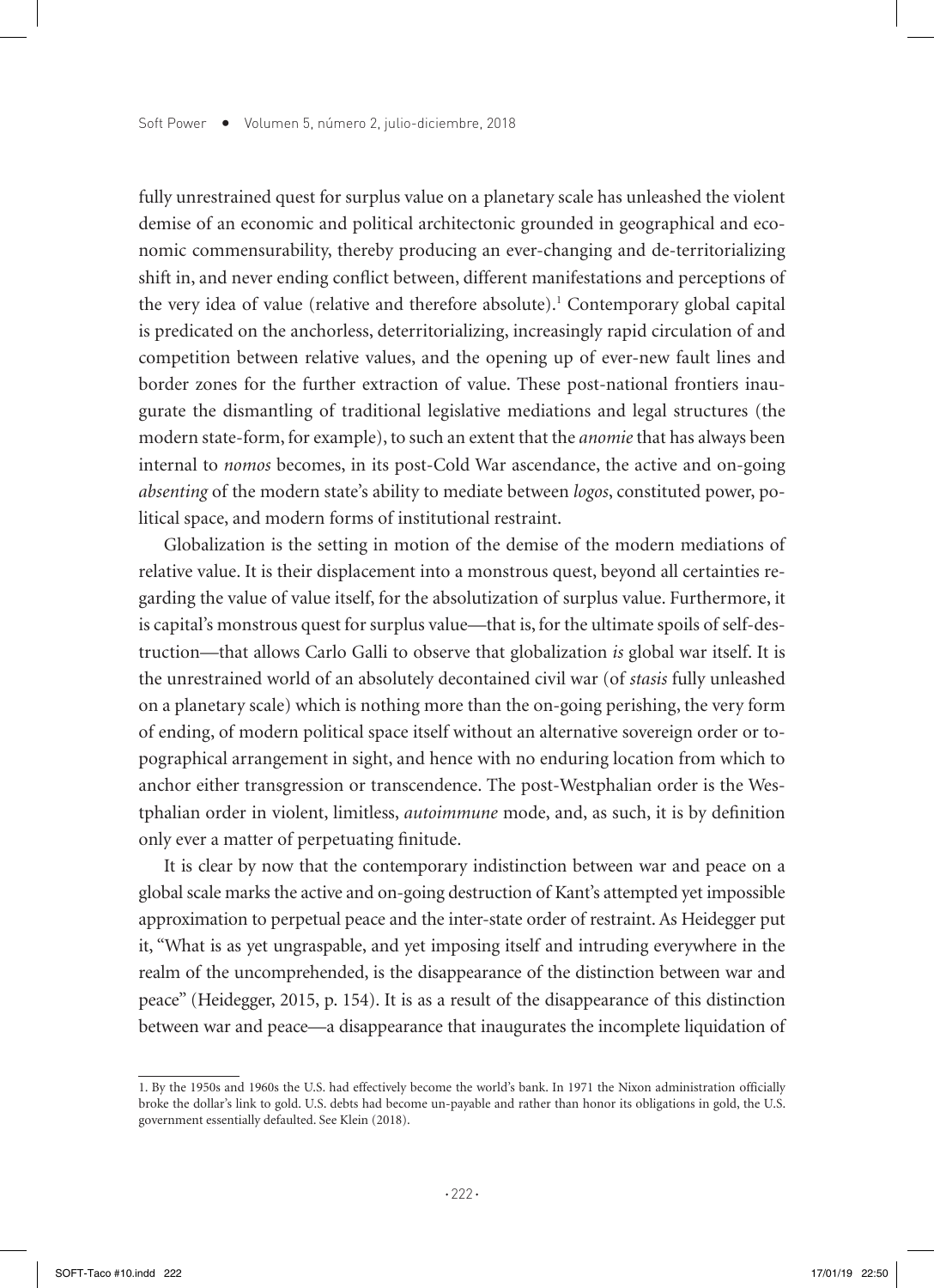modern legislative and juridical restraint, the on-going ruination of modern sovereignty, the invalidation of the regulative idea of reason itself, and, as such, of the very presence of reason—that the infrapolitical emerges with no school, founding principle, or specific methodology to orient or determine it. Having said that, what is suggested by the suffix *infra* (rather than by, say, the *sur* of surrealism or the *meta* of metaphysics) is the necessity of an engagement with the horizon and materiality of autoimmunity, ruination, finitude and death. It does not function solely in the name of the "actuality" of politics. While coextensive with the political, it strives to remain attuned to the ontological presuppositions of the political, to that which remains prior to the concealment and oblivion that political reason—the calculations of the relation between means and ends— installs in the name of the *partages* of social privilege. For this reason, the infrapolitical register's primary differential gesture toward thinking is located in its attunement to the existential, rather than just to the moralizing political indignations (the states of identitarian injury, will to power, hegemony) of both Right and Left, which serve only to highlight the distinct nihilist forces of humanist subjectivism.

On a purely sociological level connected to the on-going and deepening crisis of liberal democracy—a crisis that has also installed the collapse of its concomitant ideologies of revolution and emancipation—it could be said that the infrapolitical register in thinking derives in part from the realization that a turn and a democratizing exodus or subtraction from the unjust yet increasingly virulent political calculations of neoliberal and post-neoliberal globalization (in which the 'post-neoliberal' refers to the effects of neoliberalism applied and now experienced as both state-form and unbounded planetary and human value extraction *in extremis*) are incumbent upon us.

Again, on a purely sociological level one can look toward symptoms such as the on-going political and social debacles experienced under the auspices of Catalonian secessionism, 'Brexit', or the vociferous yet somnambulistic claims to a collective recollection of a time prior to the current catastrophe via the *Make America Great Again*! brand. But one can also consider the myriad forms of right wing populisms that range from the "cultural" defense of the welfare state by wholesome Scandinavians embracing the historical values of the extreme Right, to the blatant anti-immigrant racism and defense of the land against all non-white "invaders" voiced in "*Build that Wall*!" One can also ponder, of course, the globalization of financial austerity and the collectivization of public and private debt that accompanies it, the resurgence of right-wing governments in Latin America after over a decade of attempted progressive reform, unfettered resource extraction, mass global migration, climate change, terrorism,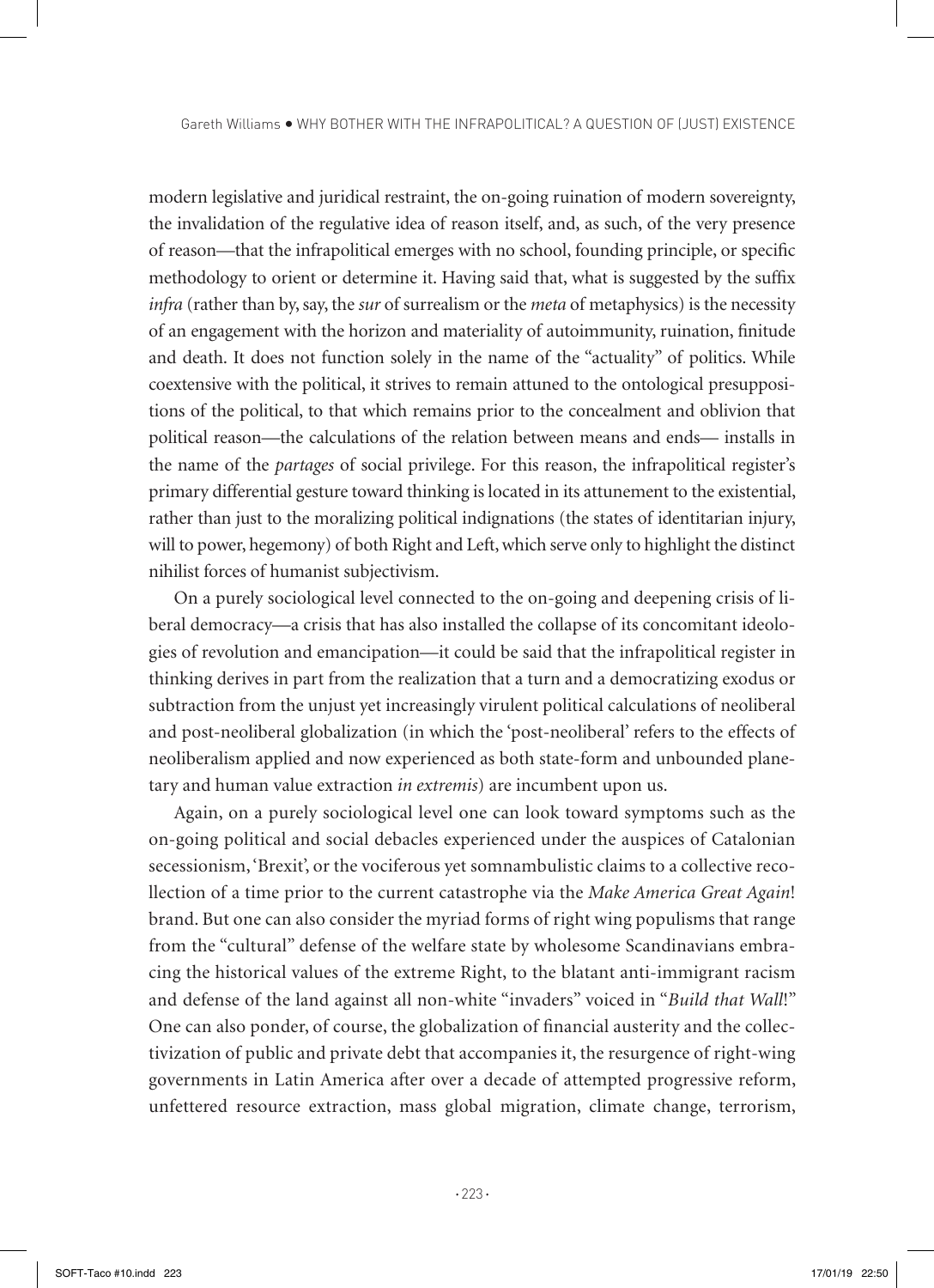crypto-currencies (the votaries of which broadcast nothing less than the algorithmic 'de-colonization' of currency itself in the name of planetary deliverance!), Artificial Intelligence, split-second financialization and high speed trading, the passing of the utopian horizons not only of worker emancipation but of the global "periphery" in its entirety, the increasingly proliferous resistances of injured micro-identities, narco-accumulation, "global war"… the list is endless…

The question "What is the world coming to?" is now the most banal expression of perplexity regarding the nature and character of our times, and simultaneously the most conceptually impenetrable of all possible questions. It is certainly more bewildering now than it was just a few decades ago when President George H.W. Bush prophesized that the collapse of the Soviet empire would mark the beginning of a New World Order. In the wake of the Cold War—during which the disintegration of European territorial empire in the period between the European civil wars of 1914-18, 1936-1939 and 1939-1945 was momentarily re-territorialized under the umbrella of the U.S.-Soviet rivalry of 1948 to 1989—the idea of a specific post-Cold War order, of a historical direction anchoring individual and collective destinies and endeavors, or the very idea of a specific nomos of representation and of representability, is no longer available.

It is no longer even clear whether the term *interregnum*, which remains implicit in the previously enumerated symptoms, is sufficient to lend consistency to our understanding of the current predicament. Despite Antonio Gramsci's singular but by now somewhat banal appropriation of the term—"The crisis consists precisely in the fact that the old is dying and the new cannot be born; in this interregnum a great variety of morbid symptoms appear" (Gramsci, 1971, p.276)—the word *interregnum* is in juridical terms the secret placeholder of a claim to the re-habilitated destiny of a specific notion of epochality and to its particular form of sovereign rule, for it denotes both a time of sovereign suspension and the containment within itself of the imminence of the suspension of suspension. Now, however, it is beginning to appear that the promise of the latter—of the contained and implicit rehabilitation of linear time from within the *interregnum*—remains definitively beyond grasp, extending its force everywhere in the realm of the incomprehensible and the un-comprehended, while also inaugurating the demand for a different nomenclature indicating something so post-epochal and so post-sovereign in nature that it would have no political or philosophical name other than that of eternal *ruination*, or of a perpetual and potentially creative *autoimmunity* internal to both the closure of metaphysics and to the economies of the post-neoliberal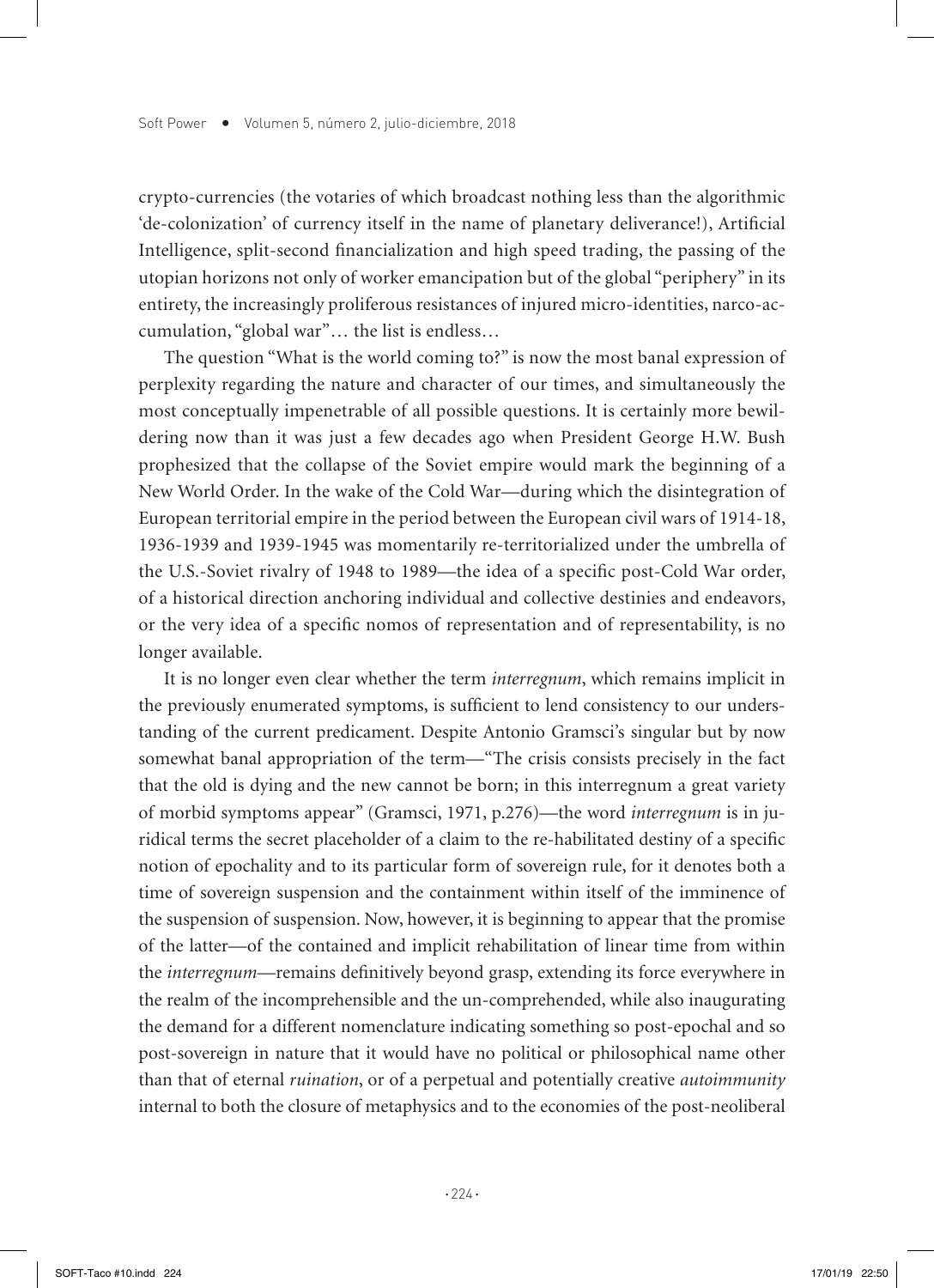era.2 The figure of the 'mortal God' and its regime of representation are falling apart at the seams, but they are doing so without embracing either full-blown anarchy or the roots of a new Age. Nothing here can be resolved. We can merely glimpse that while in former times "force [was] the midwife of every old society pregnant with a new one. It is itself an economic power" (Marx, 1976, p. 916), in the contemporary order of planetary value extraction and of the on-going closure of historical progress we have plenty of economic power and force but are left devoid of the transitional linear time required of a new birth, commencement, or avant-garde of any kind. We are well on the way to losing the epochal promise of representation arrested and contained silently in the *inter* of the *interregnum*. The term *impasse*—which, easily enough, is always open to resolution via a sovereign or subjectivist decision—is even less compelling than *interregnum*. Having said that, it is what currently inhabits the decisionist terrain of both the populisms and sovereign authoritarianisms of contemporary globalization, as the demand for meaning at all cost ('Make things make sense again!), as if the true meaning of the Age could be revealed as a result of the will to break with the experience of a political dead end that is nevertheless constitutive of the neoliberal market-state duopoly.

Perhaps *decontainment* as global war, understood as the exhaustion of epochality itself, as Reiner Schürmann put it, indicates that it is no longer a question of an old epoch that is coextensive with a linear temporal transition toward the contours and possibility of a new destiny, of a new epoch of representation, but simply that of globalization (which by now cannot even be understood in the same terms as 'late modernity' was just thirty years ago) as a perpetual form of ending. In this sense, while the image of a suspended sovereignty names a primary instance of ruination, ruination's duration and extension occludes suspension without necessarily consummating anything in its place. This *an-epochality*—the decontainment, or boundless disaster, of epochality itself—raises a number of questions, one of which is that of the tendential patterns, if any, which endure in the persistent, limitless autoimmunity that is the post-neoliberal, global order?

Progress and development are on the wane, certainly, and how could they not be? We are living in a state of rapid retreat from the founding metaphors of the entire Enlightenment tradition, including those of the liberal subject, democracy, the human, the Nation, the Republic (fraternity, equality, liberty) and the inter-state order of warfare between sovereigns. As a result, our modern organizing principles—other than those of

<sup>2.</sup> For more on the question of sovereign suspension in contemporary Latin America, see Villalobos-Ruminott (2014). For a first approach to "post-sovereignty", see Cabezas (2013).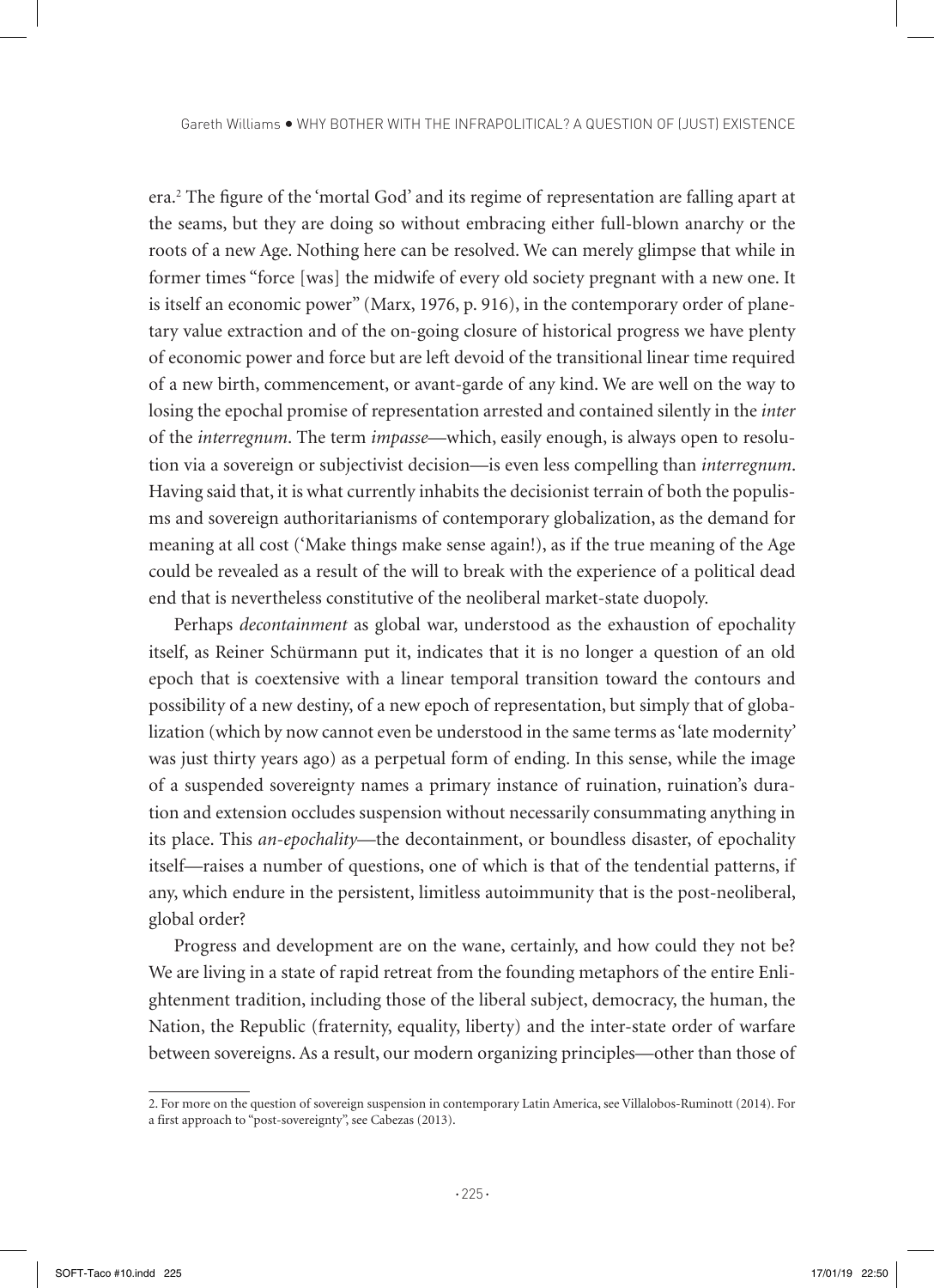limitless economic "accumulation by dispossession" (Harvey)—are withering away in the face of planetary resource extraction and different forms of proxy war waged as a means for gaining access to surplus value at all cost, while the modern (Kantian) ideal of establishing a connection between thinking and acting—the relation between securing a rational foundation for the knowable and then conforming society's daily actions to that foundation—has definitively run its course (Schürmann).

Beyond technology, individual self-interest and the relentlessly unforgiving topographies of Thomas Hobbes' *war of all against all* there is nothing to replace the *nomos* of the Cold War, which is probably why the question of *ethics* has become so commonplace in its well-intentioned regurgitation of liberalism. In globalization the world is coming to nothing, or, there is nothing for the world to come to other than surplus value and destruction, since globalization itself conceals the coming to presence of world (Nancy, 2007). For this reason, the relation between thinking and acting is dominated increasingly by the instrumentalization of *techne* alone, and capital is increasingly extractive in nature. Meanwhile the subjective will to power, or nihilism, which manifests itself not only in the political staging of the oligarchs and their acolytes but in increasingly belligerent exhibitions of populist racism and gender violence, is the one thing that reigns unchallenged, confronted for the most part only with better intentioned contrary wills, but not necessarily with anything *other than* will to power.

No doubt it will be proclaimed by many academic devotees of the resurrection of modern revolution and universal emancipation—by the neo-communist museum curators of the dialectical path to absolute spirit, the academic philological bourgeoisie in search of a loving master and world picture still anchored in the Enlightenment doctrines of the subject—that such a diagnosis suffers from all the decadent, pessimist symptoms of a Leftist melancholy that, tainted ironically by Hegel's "beautiful soul" (the self-cloistered cult of the beauty of holiness), is more attuned to a state of self-hypnotized inactivity (pessimism, nihilism or just 'deconstruction') than it is to concrete moral action (militancy, 'real politics' or the 'communist hypothesis'). But in the infrapolitical register there is no longer any optimism to be placed in either salvation from barbarism (at least not in our inherited socialisms, which have demonstrated that communism is not necessarily the destruction of the capitalist mode of production) or in a *beyond* to disenchantment, which is the underlying desire for a good part of the Left's boundless fidelity to the subjectivization of the subject.

As already noted, the point of departure for the infrapolitical register is conceptual attunement to the full exhaustion of all historical representations of progress, which,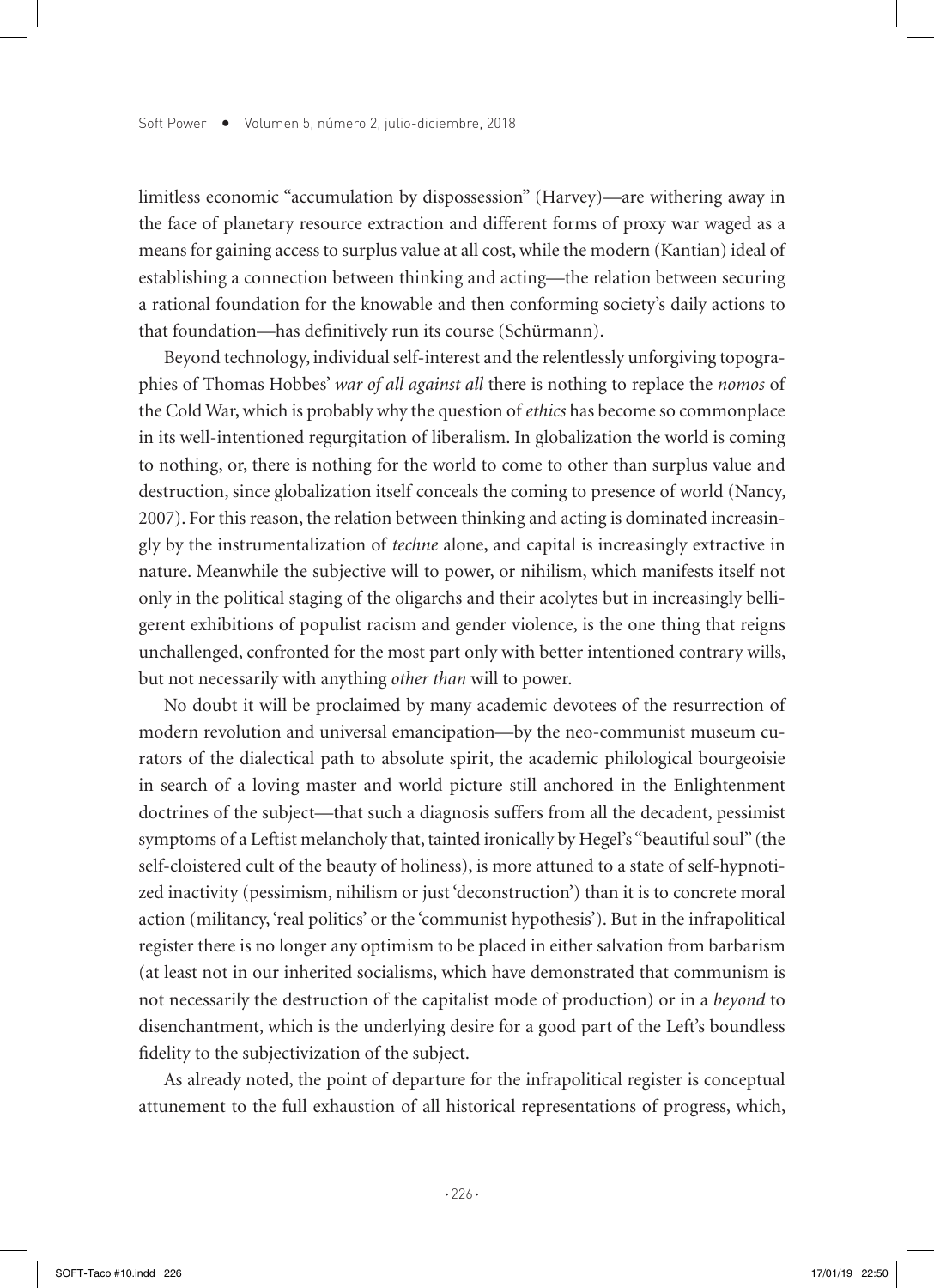of course, is very different from suggesting that Marx, for example, was wrong, or that the infrapolitical is antithetical to the act. What it proposes to circumvent are the facile theologisms of the will to power, its metaphysical attachments to historicism, hegemony and the vacuous promises of a *beyond* to disillusionment grounded in the political will of the militant subject. For this reason the infrapolitical register in thinking remains attuned to the *posthegemonic* underpinnings of the political. It never enters center stage but plays and toils in the shadows of every political staging. It is always coextensive to politics but without ever being political per se, for it is its distance from the political its safeguarding of a place undetermined by the crude calculations of means and ends that preconditions its inventive nonconformity to the political itself.<sup>3</sup> For this reason it is only ever democratic.

What is at stake for the infrapolitical register and for the unfamiliar dimension of the possible that it seeks to move toward is the dignity of the human in the age of decontainment, and this in the full realization that humanism "does not set the *humanitas* of the human being high enough" (Heidegger 1988, p. 251). There can be no doubt that the humanism we have inherited from modernity has made a fundamental "contribution to the history of the armament of subjectivity" (Sloterdijk, 2017, "Rules" p. 204).<sup>4</sup> In this sense it is nothing more than anthropocentric violence in conceptual and cultural form, since it conceals the *humanitas* of the human while ceaselessly claiming to define and ameliorate it as it moves along the dialectical path toward the truth of absolute spirit (and all of this in the name of progress, the subject, culture, identity, the Nation, representation, gathering, location, home, the familiarization and domestication of the relation between human and world etc.). For the infrapolitical register, however:

Thinking does not overcome metaphysics by climbing still higher, surmounting it, transcending it somehow or other; thinking overcomes metaphysics by climbing back down into the nearness of the nearest. The descent, particularly where human beings have strayed into subjectivity, is more arduous and more dangerous than the ascent. The descent leads to the poverty of the ek-sistence of *homo humanus*. In ek-sistence the region of *homo animalis*, of metaphysics, is abandoned… What counts is *humanitas*

<sup>3.</sup> Geoffrey Bennington (2016) refers to this distance as "the politics of politics". From the poetic or infra-structural question of the foundation of writing (1999) to the exhaustion of difference (2001), from the non-subject of the political (2008) to the infrapolitics of the auto-graphic inscription (2016) and the discussions of the Infrapolitical Deconstruction Collective (https://infrapolitica.com/), the entirety of Alberto Moreiras' intellectual trajectory has been dedicated to tracing the conceptual and political aporias of the distance to the political, as a form of inventive nonconformity to university knowledge and to the commonsense politics of hegemony.

<sup>4.</sup> See Martin Heidegger (1998, p. 244-5): "*Humanitas*, explicitly so called, was first considered and striven for in the age of the Roman Republic. *Homo humanus* was opposed to *homo barbarus*".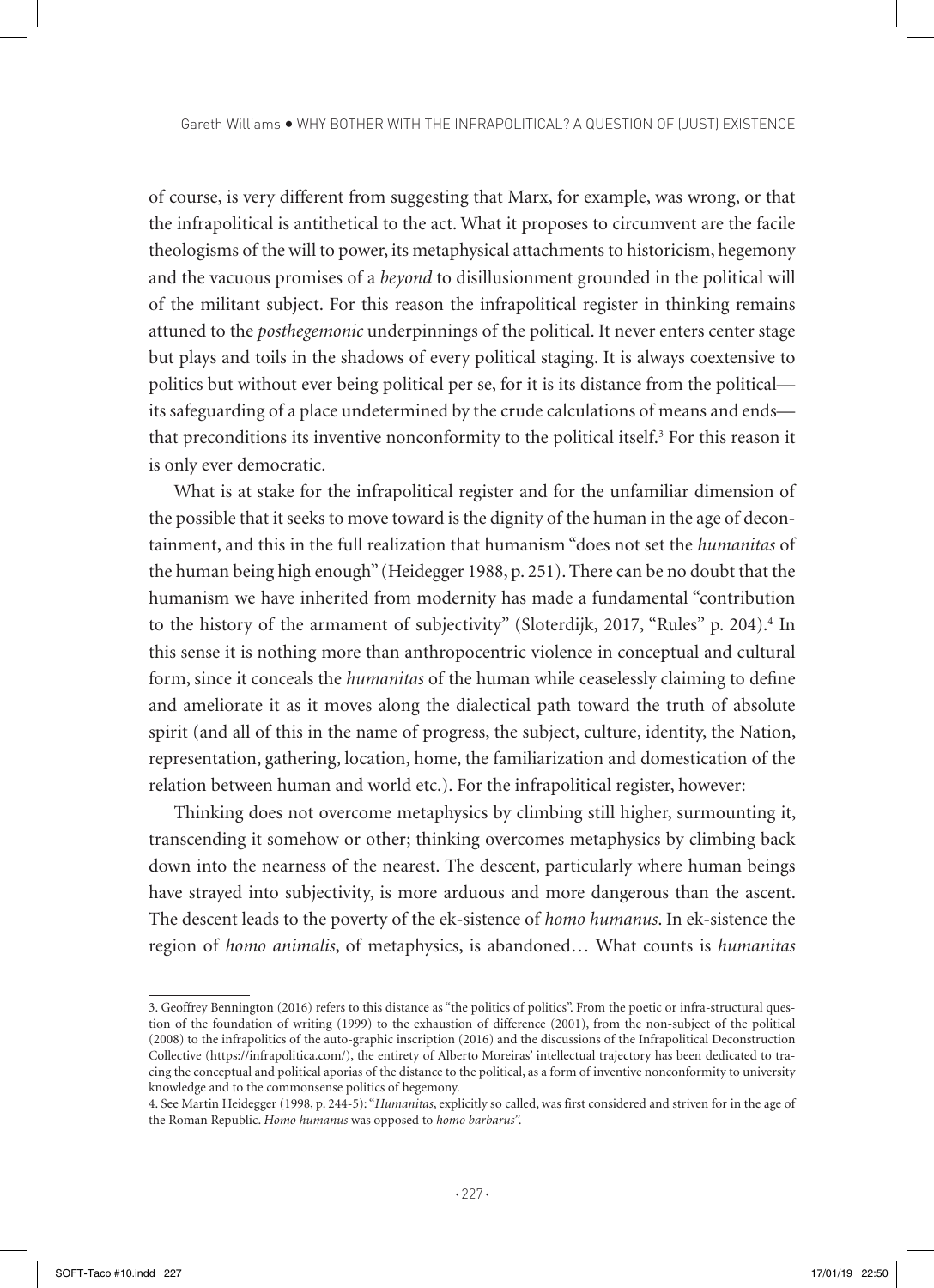in the service of the truth of being, but without humanism in the metaphysical sense. (Heidegger, 1988, p. 268).

What does this indicate? It does not signal that infrapolitics is predicated on finally uncovering the essence of being (of what Being *is*). It indicates thinking in the *arduous service of ek-sistence*, understood as *being-towards-death* as the abyssal path away from inauthenticity. For this reason, in the infrapolitical register the decision for existence means exposure to a register of decisiveness, of decision-making, and of dignity that remains beyond, yet occluded by, the biopolitical administration of life and the subjectivity that underpins it. It most certainly lies beyond, yet remains concealed by, the primacy of politics or the centrality of subjectivity and the preconceived notions of militant praxis that accompany it.

For the infrapolitical register the decision is the own-making event of the uncovering of existence as fundamental ownlessness (Nancy, 1993, p.102-4). This infrapolitical register is a *quest for an opening* to the thinking of the singular—to Being as ownlessness—and, as such, to the thinking of a fundamental modification in our understanding of the act. This understanding would never cease to uncover the question of the relation between justice and the community of beings, certainly, but would do so in light of Being rather than in light of the biopolitical administration of life and its assignation of social roles, for the latter are only ever indicators of the history of a subjectivist nihilism that always underlies the political coercions of hegemony and counter-hegemony. The infrapolitical, in this sense, is the comportment of a "living leftist principle" (lower case 'left') grounded in a fundamental relation of non-conformity to the "metaphysical and technocratic reflexes of humanolotry" (Sloterdijk, 2017, p.142).

The infrapolitical register strives to approach the task of thinking from within the inhabitual, which begins with the dismantling of the primacy of the political over existence. This is what the infrapolitical register understands as a turn toward the possibility of an absolutely necessary appropriation, a renewed chance, for the arduous task of a thinking in which subjectivist understandings of property, propriety and value are exposed to the ownlessness of being-towards-death; that is, to the singular work of the un-appropriable distance of the nearness of the nearest; the poverty of the ek-sistence of *homo humanus* that can only be discerned from within the destitution of all metaphysical forms of subjectivism and representation.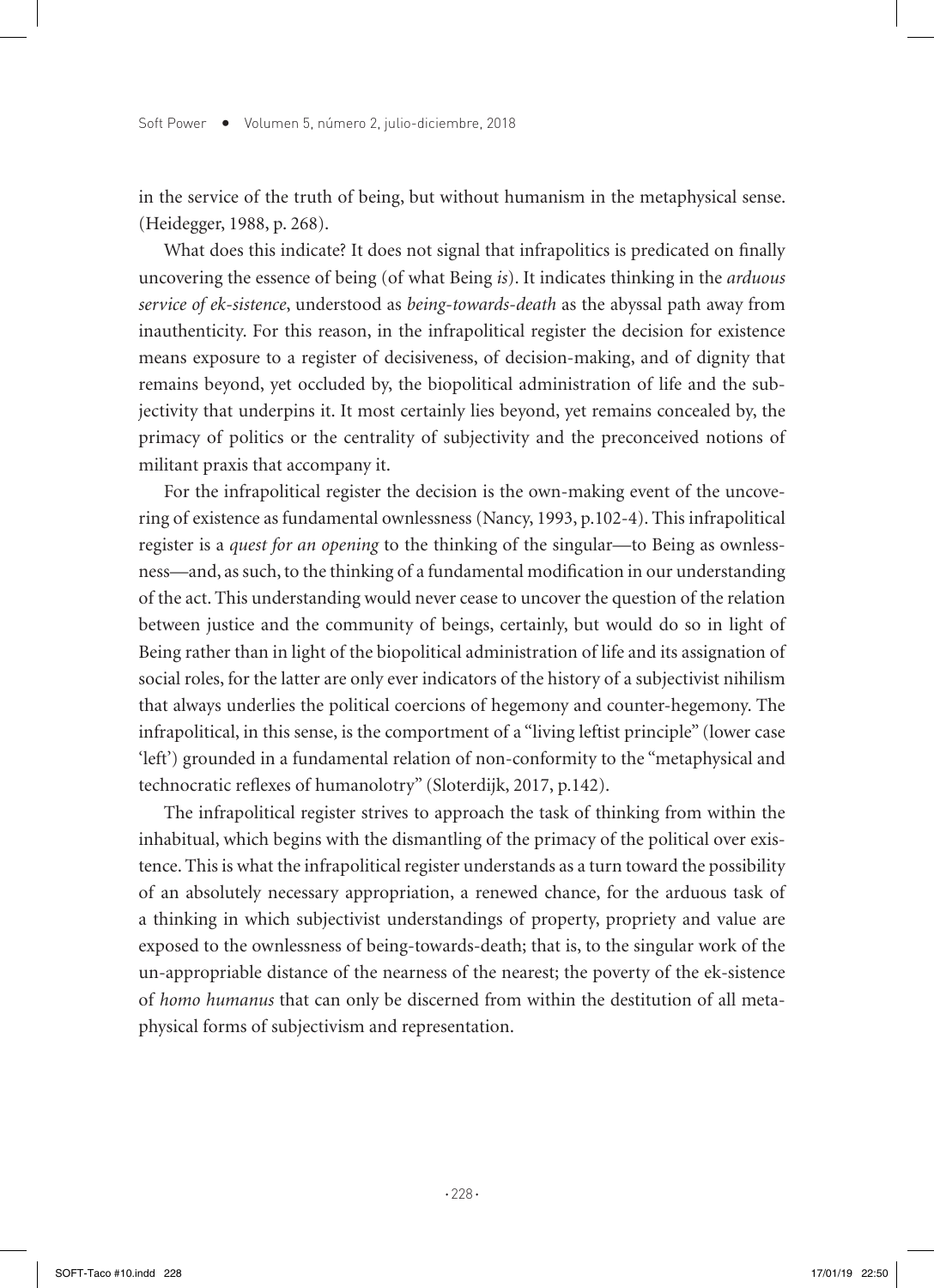Gareth Williams . WHY BOTHER WITH THE INFRAPOLITICAL? A QUESTION OF (JUST) EXISTENCE

## **References**

- Bennington, G. (2016). *Scatter 1: The Politics of Politics in Foucault, Heidegger and Derrida*. New York: Fordham UP.
- Cabezas, O. (2013). *Postsoberanía: Literatura, política y trabajo*. Lanús: Ediciones La Cebra.
- Galli, C. (2010). *Political Spaces and Global War*. Minneapolis: University of Minnesota Press.
- Gramsci, A. (1971). *Selections from the Prison Notebooks of Antonio Gramsci*. Edited and Translated by Quintin Hoare and Geoffrey Nowell-Smith. London: Lawrence & Wishart.
- Harvey, D. (2003). *The New Imperialism*. Oxford: Oxford UP.
- Hegel, G.W.F. (1977). *Phenomenology of Spirit*. Translated by A.V. Miller. Oxford: Oxford UP.
- Heidegger, M. (1998). Letter on Humanism. In W. McNeill (Ed) *Pathmarks* (pp. 239- 76). Cambridge: Cambridge UP:
- Heidegger, M., (2015). *Koivóv*: Out of the History of Beyng. In *The History of Beyng* (pp. 149-67). Translated by William McNeill and Jeffrey Powell. Bloomington: Indiana University Press.
- Hobbes, T. (1985). *Leviathan*. Edited by C.B. Macpherson. London: Penguin Classics.
- Klein, M. C. (2018, September 14<sup>th</sup>). "Why the Euro Won't Replace the Dollar". *Barron's*. (https://www.barrons.com/articles/why-the-euro-wont-replace-the-dollar-1536945404).
- Marx, K. (1976). *Capital: A Critique of Political Economy Volume One*. Introduced by Ernest Mandel. Translated by Ben Fowkes. London: Penguin Books.
- Moreiras, A. (1999). *Tercer espacio: Literatura y duelo en América Latina*. Santiago de Chile: LOM Editores.
- Moreiras, A. (2001). *The Exhaustion of Difference: The Politics of Latin American Cultural Studies*. Durham: Duke UP.
- Moreiras, A. (2008). *Línea de sombra: El no sujeto de lo político*. Santiago de Chile: Editorial Palinodia.
- Moreiras, A. (2016). *Marranismo e inscripción, o el abandono de la conciencia desdichada*. Madrid: Escolar y Mayo Editores.
- Nancy, J-L. (1993). *"*The Decision of Existence". In *Birth to Presence* (pp. 82-109). Palo Alto: Stanford University Press.